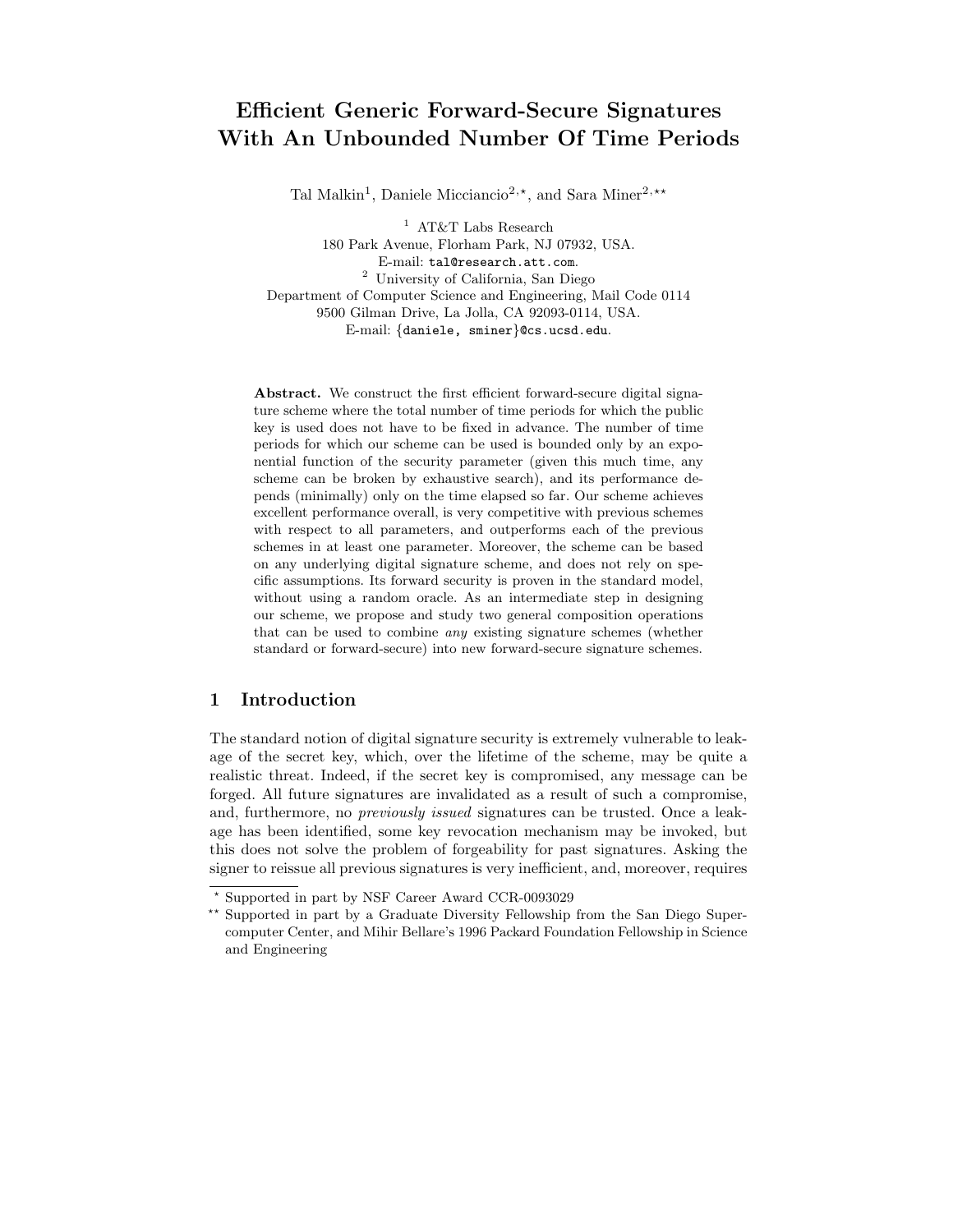trusting the signer. For example, it is very easy for a dishonest signer to leak his secret key in order to repudiate a previously signed document. Furthermore, changing the schemes keys very frequently is also not a practical solution, since frequently registering new public keys and maintaining them in a place that is both publicly accessible and trusted is a difficult task.

To mitigate the consequences of possible key leaks, the notion of forward security for digital signatures was initially proposed by Anderson [1] and formalized by Bellare and Miner [3]. The basic idea is to extend a standard digital signature algorithm with a key update algorithm, so that the *secret key* can be changed frequently, while the public key stays the same. The resulting scheme is forward-secure if the knowledge of the secret key at some point in time does not help forge signatures relative to some previous time period. Thus, if the secret key is compromised during time period  $t$ , then the key can be revoked without invalidating signatures issued during earlier time periods.

Since the introduction of the concept of forward security, several such schemes have been suggested. These schemes exhibit varying performance both in terms of space and time. Typically, these schemes achieve efficiency in some parameters at the price of making other parameters significantly worse than in standard signature schemes. For example, some schemes have faster signature generation and verification algorithms, but slower key generation and update procedures, while other schemes have the opposite behavior. In other cases, time improvements are obtained at the cost of larger signatures or larger secret and public keys. Moreover, in essentially all previous schemes, although the number of time periods can be arbitrarily large, its value must be set in advance, and passed as a parameter during the key generation process. The performance of the algorithms then depends on the security parameter as well as the a priori maximum number of time periods  $T$ . So, setting  $T$  to an unnecessarily large number results in a considerable efficiency loss.

Clearly, there is a trade-off between the efficiency parameters, and which scheme is most practical depends on the requirements of the specific application. Consider, for example, a scenario where keys are updated once a day. Then, a slower key update algorithm might be acceptable, if this helps make signature verification faster or signatures themselves shorter. On the other hand, consider an electronic checkbook (e-check) application where the time period corresponds to the check serial number, rather than physical time. If your electronic wallet is stolen (with the current e-check secret key in it), you want to revoke all compromised checks without invalidating the checks that were legitimately issued. This can be achieved if the secret key is updated after signing every check. In this case, fast key update is as important as fast signature generation, as the two algorithms are always used together.

#### 1.1 Our Results

In this paper, we design a new tree-like digital signature scheme which we call the MMM scheme. Our construction uses the idea of Merkle trees [10], which were suggested for use in the forward security context by Krawczyk [9]. Our scheme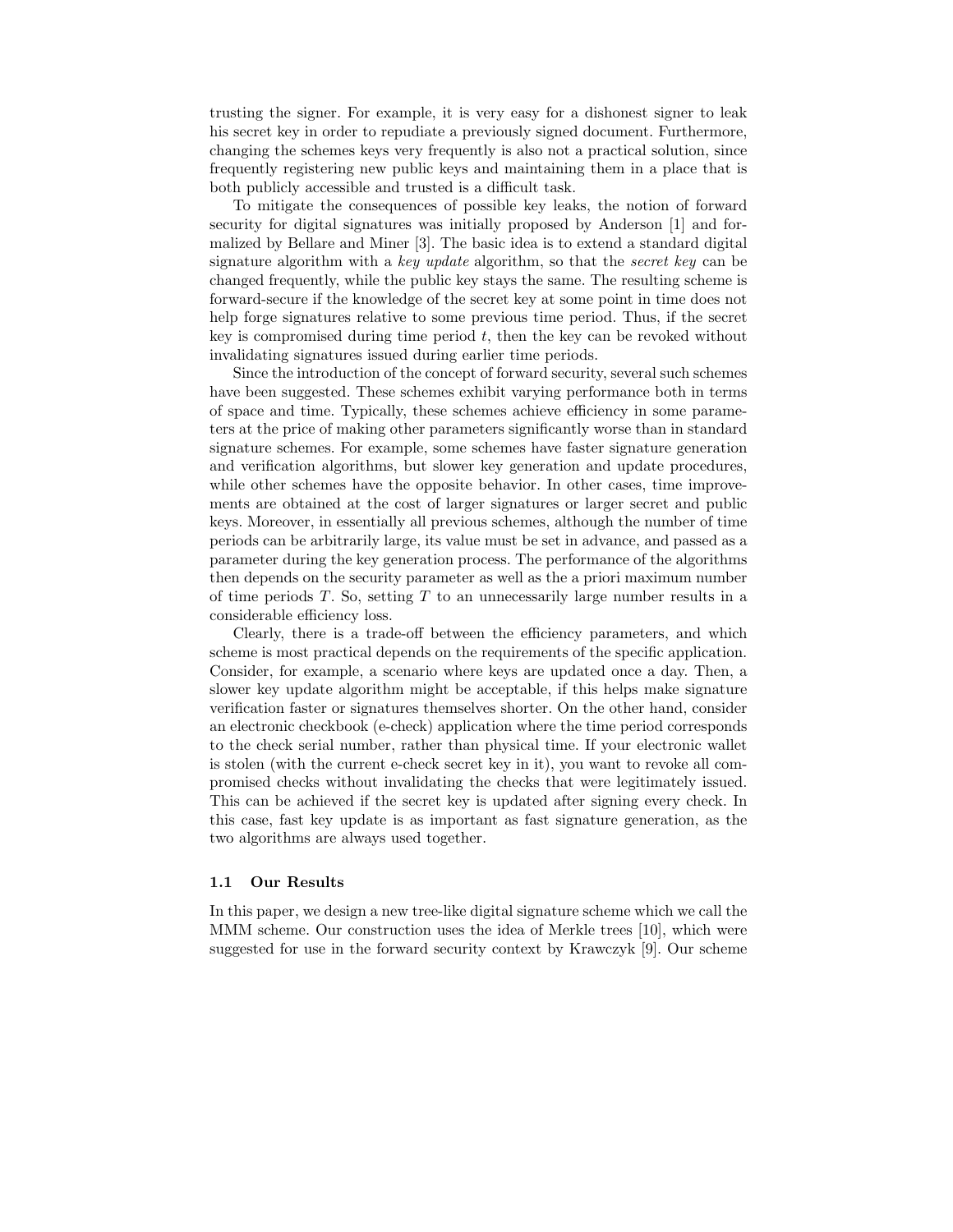is a generic construction, namely it can be based on any underlying signature scheme, and does not rely on specific computational assumptions like discrete log or factoring. Moreover, the security of MMM can be proved in the standard complexity model, without resorting to the random oracle methodology. This scheme is very efficient in all parameters (simultaneously), and outperforms all previous constructions in at least some parameters (the price is never more than a constant increase in other parameters, and in most cases there is no price at all). In fact, our scheme is asymptotically essentially optimal, while in practice it is competitive even with standard signature schemes. For example, signing requires a single signature in the underlying scheme, and verifying requires little more than two verifications of the underlying scheme. (More performance details are given later.) Furthermore, the MMM scheme is the first efficient forward-secure scheme which does not require its maximal number of time periods to be fixed in advance. Instead, the user can keep calling the update procedure indefinitely. The only (theoretical) barrier to the number of time periods is exponential in the security parameter, and therefore cannot be feasibly reached. Unlike all previous schemes, the efficiency parameters of the MMM scheme do not depend at all on the maximal number of time periods, but rather on the number of time periods elapsed so far (and this dependence is minimal). To summarize, the significance of our scheme stems from the following properties:

- Practical: MMM has excellent performance for practical parameters. This is further improved by the fact that the maximal number of time periods is not a relevant parameter. Any standard signature scheme can be used as a building block, providing trade-offs between the parameters, thus allowing greater flexibility in accommodating the requirements of particular applications, and meeting practical constraints.
- Strong security guarantee: The scheme is secure under the minimal necessary assumption, namely that (standard) digital signature schemes exist (which is equivalent to the existence of one-way functions [15]). This security is proved without relying on the random oracle model.

As an intermediate step in developing the MMM scheme, we propose and study two general composition operations that can be used to combine any existing signature schemes (whether standard or forward-secure) into new forward-secure schemes. We prove their security in the standard complexity model, based on the security of the underlying schemes, and without requiring any additional assumption.<sup>1</sup> To obtain our main result, we then extend these composition operations to generate the MMM construction. Separately, in Section 5, we present several additional constructions (some new and some already known) derived via these composition operations, which illustrate some of the efficiency tradeoffs possible.

<sup>1</sup> We also use pseudo-random generators [4, 16] and universal one way (a.k.a., target collision resistant) hash functions [13], but their existence is known to be equivalent to the existence of digital signature schemes.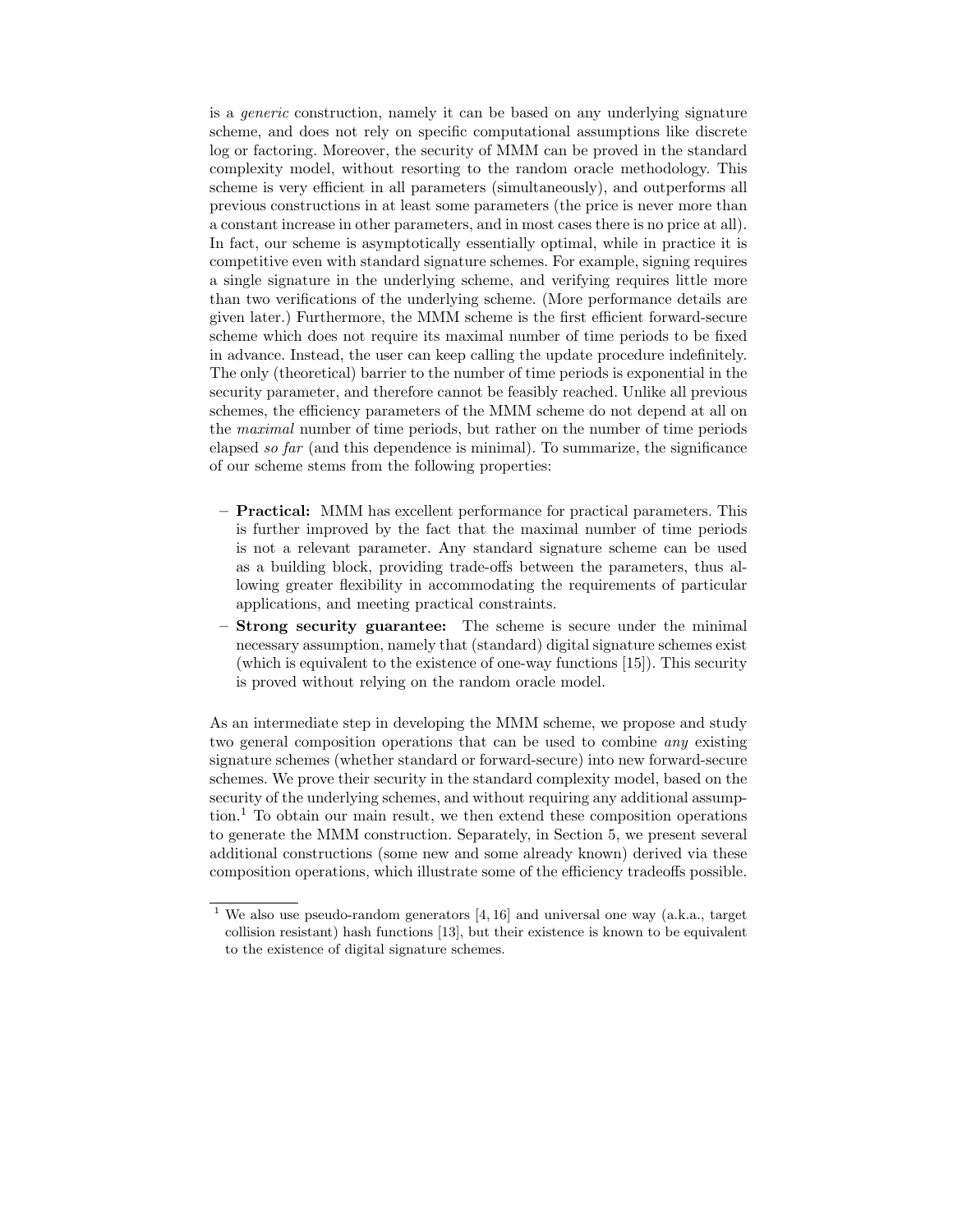## 1.2 Related Work

Recently, several forward-secure signature schemes have been proposed in the literature. Some of the first solutions described in [1] had the undesirable property that keys or signature size were linear in the (maximal) number of time periods  $T$ . (For example, one can generate  $T$  different secret/public key pairs using a conventional signature scheme, and delete a secret key from memory each time the update algorithm is invoked.) Subsequent efforts found schemes where the size parameters (key and signature size) were independent of, or at most logarithmic in, the number of time periods, possibly at the price of slower signing, verifying or update algorithms. (E.g., the solutions proposed by Bellare and Miner [3] and Abdalla and Reyzin [2] had signing and verification time linear in  $T$ .) Here, "size independent of  $T$ " means that the size depends only on the value of the security parameters. However, it should be noted that the security parameters must be superlogarithmic in T to avoid exhaustive search attacks, so having no explicit dependency on  $\log T$  does not necessarily give shorter keys. For a fair comparison of different schemes, the actual dependency of the space and time complexity of all algorithms on the security parameters must be taken into account.

In this section, we briefly highlight these dependencies for all previously proposed schemes. We use two different security parameters, as follows:

- $l$ : a security parameter such that exhaustive search over *l*-bit strings is infeasible. This is the security parameter of conventional (symmetric) cryptographic operations, e.g., the seed length of pseudo-random generators, or the output length of cryptographic hash functions.
- $k:$  a security parameter such that k-bit numbers are hard to factor, or such that more generally common number theoretic problems (such as inverting the RSA function) become infeasible.

It is important to distinguish between the two values because private key cryptography is typically much more efficient than public key. Factoring can be solved in sub-exponential time  $(\exp(k^{1/3} \log^{2/3} k))$ , so asymptotically one needs  $k \approx O(l^3)$  to be much bigger than l. In practice,  $k = 1000$  and  $l = 100$  are acceptable values. In the analysis of all constructions we assume that modular multiplications of k-bit numbers are performed in  $k^2$  time<sup>2</sup> and hash functions and pseudo-random generators run in  $l^2$  time. For  $k = 1000$  and  $l = 100$  this means that a block cipher application is 100 times faster than a modular arithmetic operation.

In the tables below, we omit small constant factors and some of the lower order terms from the running time, e.g., if an algorithm requires one modular exponentiation plus one hashing, we simplify the running time expression  $O(k^3) + O(l^2)$ , and write only the most significant term  $O(k^3)$ . The only assumptions used in these simplifications are that  $\log T = o(l)$  and  $l = o(k)$ .

<sup>&</sup>lt;sup>2</sup> Although faster multiplication algorithms are known, we feel that our assumptions accurately represent the relationship between the speeds of private and public key applications in practice.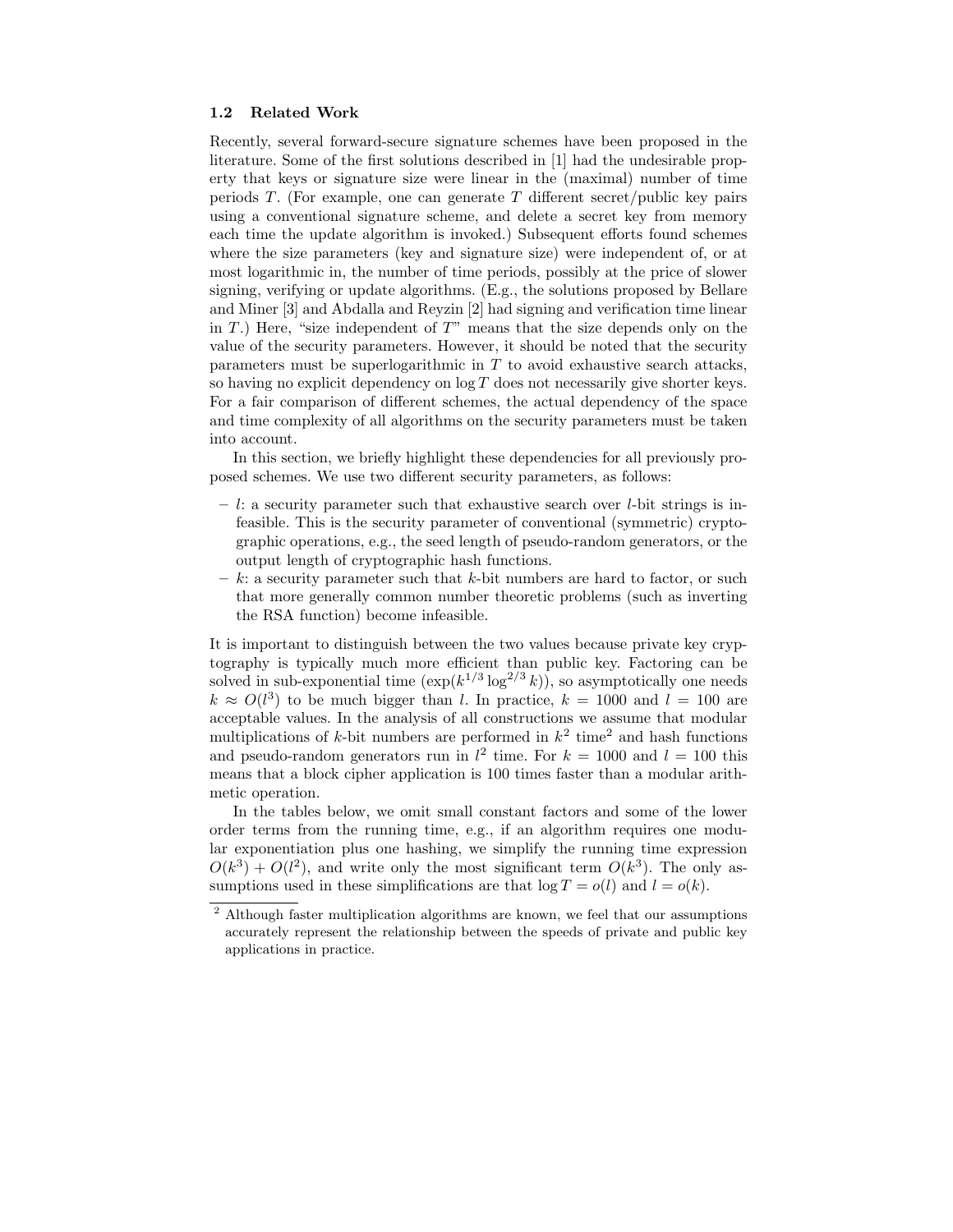The previous schemes we analyze below can be divided into two categories: those which are generic constructions built using any standard signature scheme as a black box, and those based on specific number theoretic assumptions, e.g., hardness of factoring large integers.

Generic constructions. Generic constructions are those proposed by Anderson [1], the tree scheme of Bellare and Miner [3], and the Krawczyk variant of the Anderson scheme with reduced secret storage [9]. Their performance is summarized in Figure 1. As usual, T stands for the total number of time periods in the scheme. When a standard signature scheme is required, we assume key generation, signing and verifying can all be performed in  $O(lk^2)$  time, and public keys, secret keys and signatures are  $O(k)$  bits long. For example, this is the performance of the signature schemes of Guillou and Quisquater [7], and of Micali [11]. Note that we have broken up the storage required of the signer into "Secret key size" and "Non-secret storage", to better illustrate the differences between these schemes. This was indeed the main improvement of Krawczyk scheme, which otherwise is essentially the same as the one originally proposed by Anderson. However, it should be remarked that even the non-secret storage must still be secure in the sense that it must be stored in (publicly readable) tamper-proof memory. Changing or altering the non-secret storage would disrupt the signing algorithm, making signature generation impossible. For simplicity, in the rest of this paper we will drop the distinction between secret and non-secret storage.

|                       |                  | Anderson Binary Tree (BM) Krawczyk |                  |
|-----------------------|------------------|------------------------------------|------------------|
| Key gen time          | $lk^2T$          | $\overline{lk^2 \log T}$           | $lk^2T$          |
| Signing time          | $lk^2$           | $lk^2$                             | $lk^2$           |
| Verification time     | $lk^2$           | $lk^2 \log T$                      | $lk^2$           |
| Key update time $(*)$ | O(1)             | $lk^2$                             | $lk^2$           |
| Secret key size       | kT               | $k \log T$                         | $\boldsymbol{k}$ |
| Non-secret storage    | kT               | $k \log T$                         | kT               |
| Public key size       | $\boldsymbol{k}$ | k.                                 | $\boldsymbol{k}$ |
| Signature size        | $\boldsymbol{k}$ | $k \log T$                         | $\boldsymbol{k}$ |

Fig. 1. Comparing parameters of generic constructions  $[1, 3, 9]$ . (\*) The running time of the Binary Tree update algorithm is amortized over all update operations. If no amortization is used, the worst running time can be bigger by a factor of  $\log T$ .

As shown in Figure 1, the Binary Tree scheme has much faster key generation, and smaller secret/non-secret key storage than Anderson and Krawczyk schemes, with the linear dependency on  $T$  replaced by a logarithmic function. In exchange, the price paid is a slower verification procedure and longer signatures, which both increase by a factor  $\log T$ . For a detailed description of the schemes the reader is referred to the original papers [1, 3, 9].

The above constructions are generic, meaning they may be instantiated with any signature scheme. Their proofs of security rely only on the security of the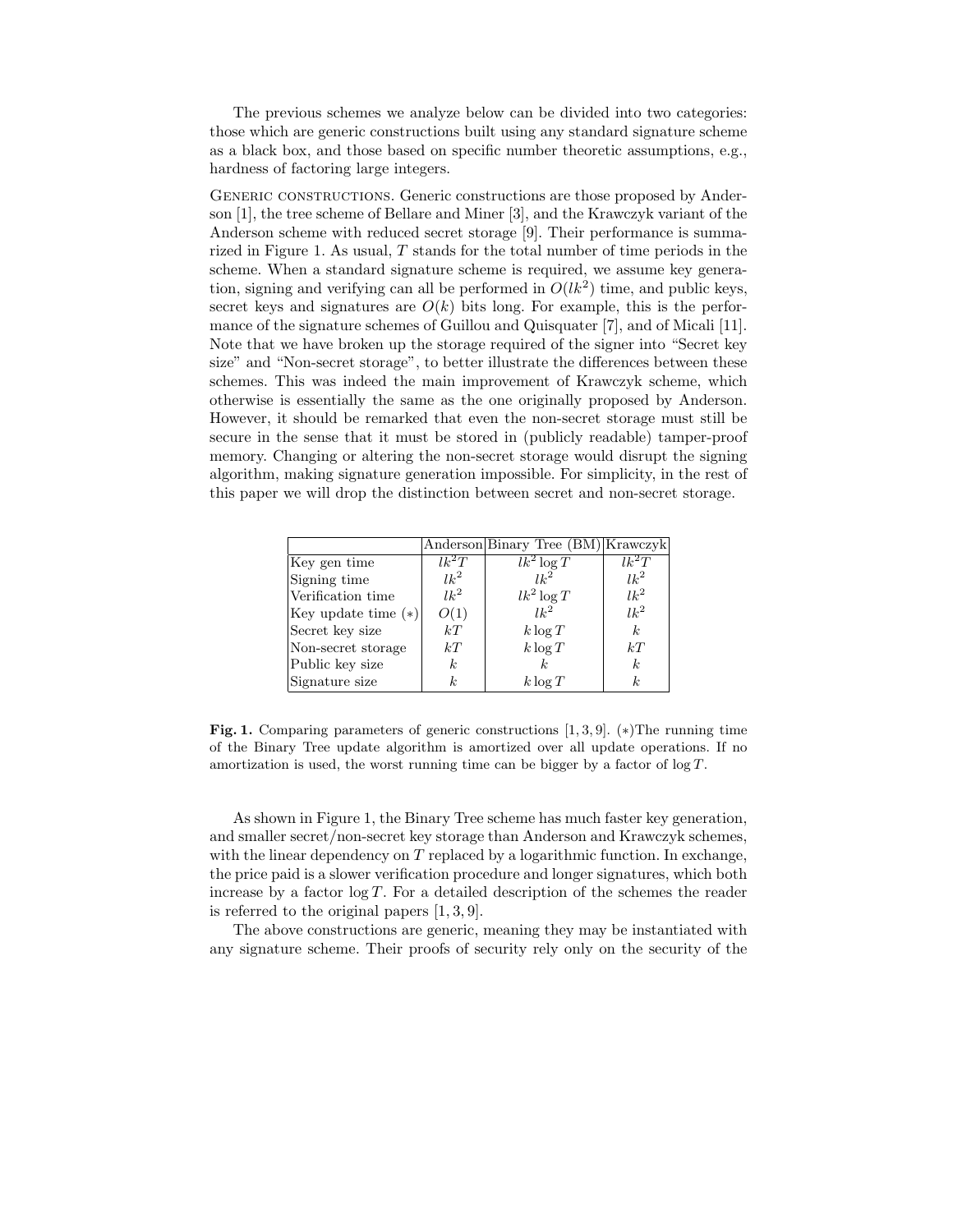underlying signature scheme (in particular, none of these security proofs rely on random oracles).<sup>3</sup>

Constructions based on specific security assumptions. Number theoretic schemes were proposed by Bellare and Miner [3], Abdalla and Reyzin [2], and very recently (and independently of our work), by Itkis and Reyzin [8]. All these are proven to be secure in the random oracle model, assuming that factoring is hard (for [3, 2]) or that taking any root modulo a composite is hard (for [8]). The performance of these schemes is summarized in Figure 2.

|                                      | ВM               | ΑR               | IR.                 | IR'                                                                           |
|--------------------------------------|------------------|------------------|---------------------|-------------------------------------------------------------------------------|
| Key gen time                         |                  |                  |                     | $lk^2T \quad lk^2T \quad lk^5 + (k+l^3)lT \mid k^5 + T \log^4 T + k^2l + klT$ |
| Signing time                         | $(T+l)k^2 lk^2T$ |                  | $k^2l$              | $k^2l$                                                                        |
| Verification time $ (T+l)k^2 lk^2T $ |                  |                  | $k^2l$              | $k^2l$                                                                        |
| Key update time                      | $lk^2$           | $lk^2$           | $(k^{2} + l^{3})lT$ | $(k^{2}l + l^{2} + \log^{4} T) \log T$                                        |
| Secret key size                      | lk               | $\boldsymbol{k}$ | $\boldsymbol{k}$    | $(1 + \log T)k$                                                               |
| Public key size                      | lk               | $\boldsymbol{k}$ |                     |                                                                               |
| Signature size                       | $\boldsymbol{k}$ | k <sub>i</sub>   |                     | k.                                                                            |

Fig. 2. Comparing parameters of schemes built on specific security assumptions [3, 2, 8]. IR' denotes the Itkis-Reyzin variant using the two optimizations from [8].

Except for the key generation and key update time, the Itkis-Reyzin (IR) scheme is essentially optimal among the number theoretic schemes. However, key update is very slow (linear in  $T$ ), making it impractical for some applications (e.g., the e-check application described in the introduction). Itkis and Reyzin [8] also suggest a variant of their scheme where the update time is only proportional to  $\log T$ , but the secret key size increases by a factor  $\log T$ , thus matching generic constructions like the binary tree scheme. (In fact, generic constructions have potentially smaller keys because they can be based on any signature scheme with possibly shorter keys than factoring based ones.) Interestingly, the seemingly "optimal" (i.e., independent of  $T$ ) verification time of the IR scheme, is not necessarily better than other schemes in which this time is proportional to  $log T$ . For example, by properly instantiating the binary tree scheme with a basic signature algorithm with fast verification procedure (e.g., Rabin's signature scheme [14] which has verification time  $k^2$ , one can obtain a forward-secure signature scheme where verification takes only  $O(k^2 \log T)$ , beating the  $O(lk^2)$  running time of the IR scheme because  $\log T = o(l)$ . (In the full version of this paper [12], we show a different tree construction, in which even faster verification times are possible.)

<sup>&</sup>lt;sup>3</sup> Of course, when instantiated with a specific base signature scheme which requires other assumptions, such as a random oracle, the resulting forward-secure scheme also requires the same assumptions.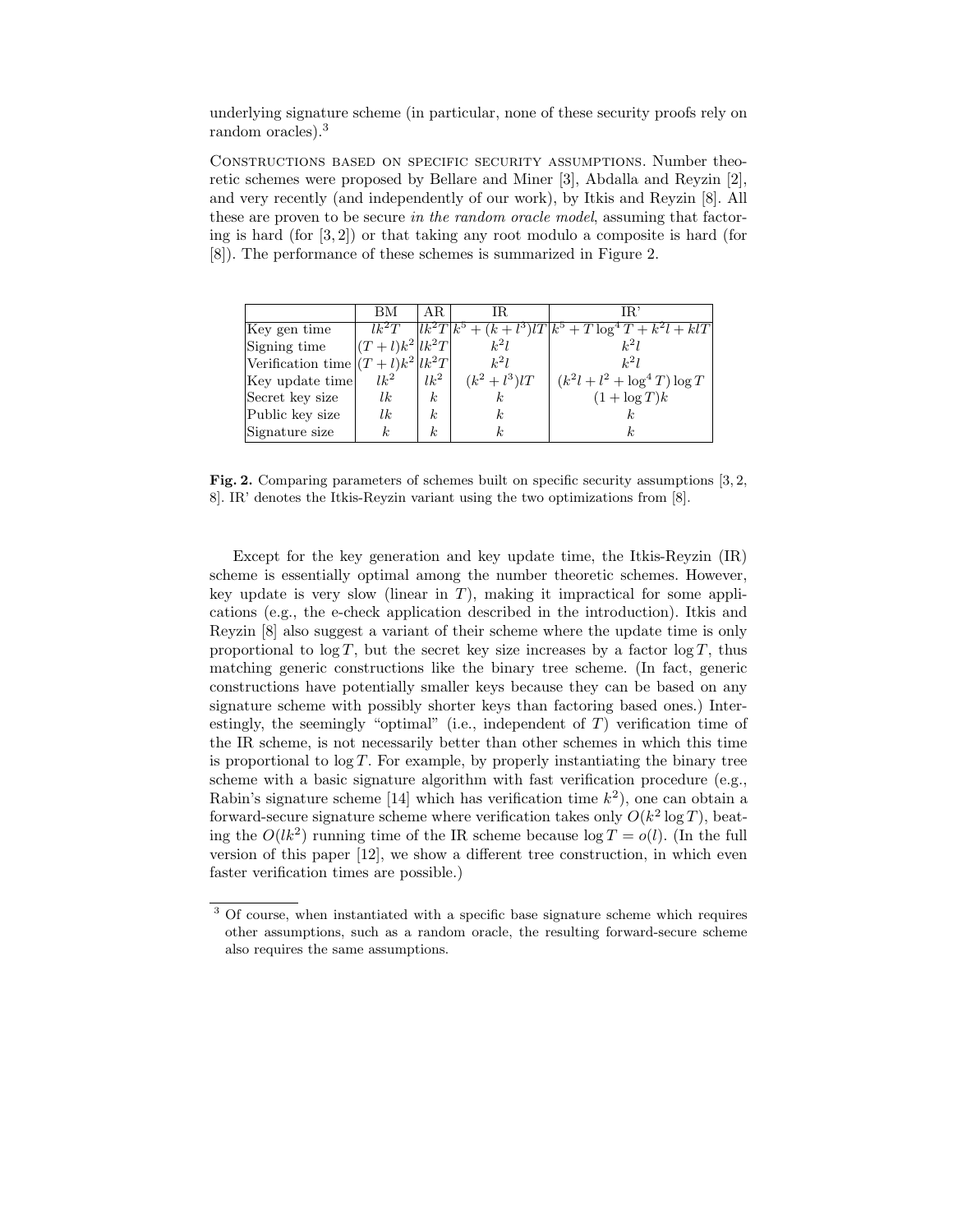Comparison to Our Results. All previous known schemes (with the exception of the very inefficient "long signature scheme" described in [3]) require the total (maximal) number of time periods T to be fixed in advance and passed as a parameter to the key generation algorithm. The value of  $T$  then contributes to the overall performance of these schemes (at least proportionally to  $\log T$ , but in most cases linearly for some parameters). We propose a new scheme, MMM, whose performance avoids any dependence on  $T$ , and depends only on the number of time periods elapsed so far (even this dependence is minimal). In fact, T need never be fixed. In addition, MMM also combines the best of both types of previous constructions in terms of efficiency and security. Indeed, we construct it based on generic assumptions, yet we achieve competitive performance and stronger security guarantees, even when compared to the best previous schemes which used specific number theoretic assumptions.

In the left half of Figure 3, we demonstrate the efficiency of the scheme when instantiated with the Guillou-Quisquater signature scheme.<sup>4</sup> In the right half of that same figure, we select specific parameter values, and show an actual efficiency comparison between our scheme and the best previous schemes in each category, namely the two Itkis-Reyzin schemes, and the Bellare-Miner binary tree scheme. Relative to IR, note that we achieve the same or better improvements over the binary tree scheme, without paying the price that IR pays in other parameters. Also note that while we instantiated  $t = 1000$  in MMM (the same value as the instantiated *maximal*  $T$  in the other schemes), most of the time t will be much smaller, implying better performance. More details about the performance of our scheme can be found in Section 4.

# 2 Definitions

As formalized in [3], a key-evolving signature scheme S consists of four algorithms: a key generation algorithm KeyGen, a secret key evolution algorithm Update, a signature generation algorithm Sign, and a signature verification algorithm Verify. It differs from a standard digital signature scheme in that the secret key is subject to an update (or evolution) algorithm, and the time for which the scheme is in use is divided into *time periods*. The public and secret keys are denoted  $pk$  and  $sk$  respectively, and the secret key  $sk$  changes via each invocation of the key update algorithm. We write  $sk^{(j)}$  when we want to emphasize that a particular value of the secret key is relative to the  $j$ <sup>th</sup> time period. It is important to notice that the public key for the scheme remains constant

 $^4$  In order to compare a generic construction with a construction using specific security assumptions, we need to select a specific base scheme for the generic construction. Here, GQ is a good selection for comparison, as it is efficient, and it is the one underlying the Itkis-Reyzing constructions as well. Because the GQ scheme is proven secure in the random oracle model, the proof of forward security of the resulting scheme also requires random oracles. This particular example does not change the fact that our security proof does not need them itself.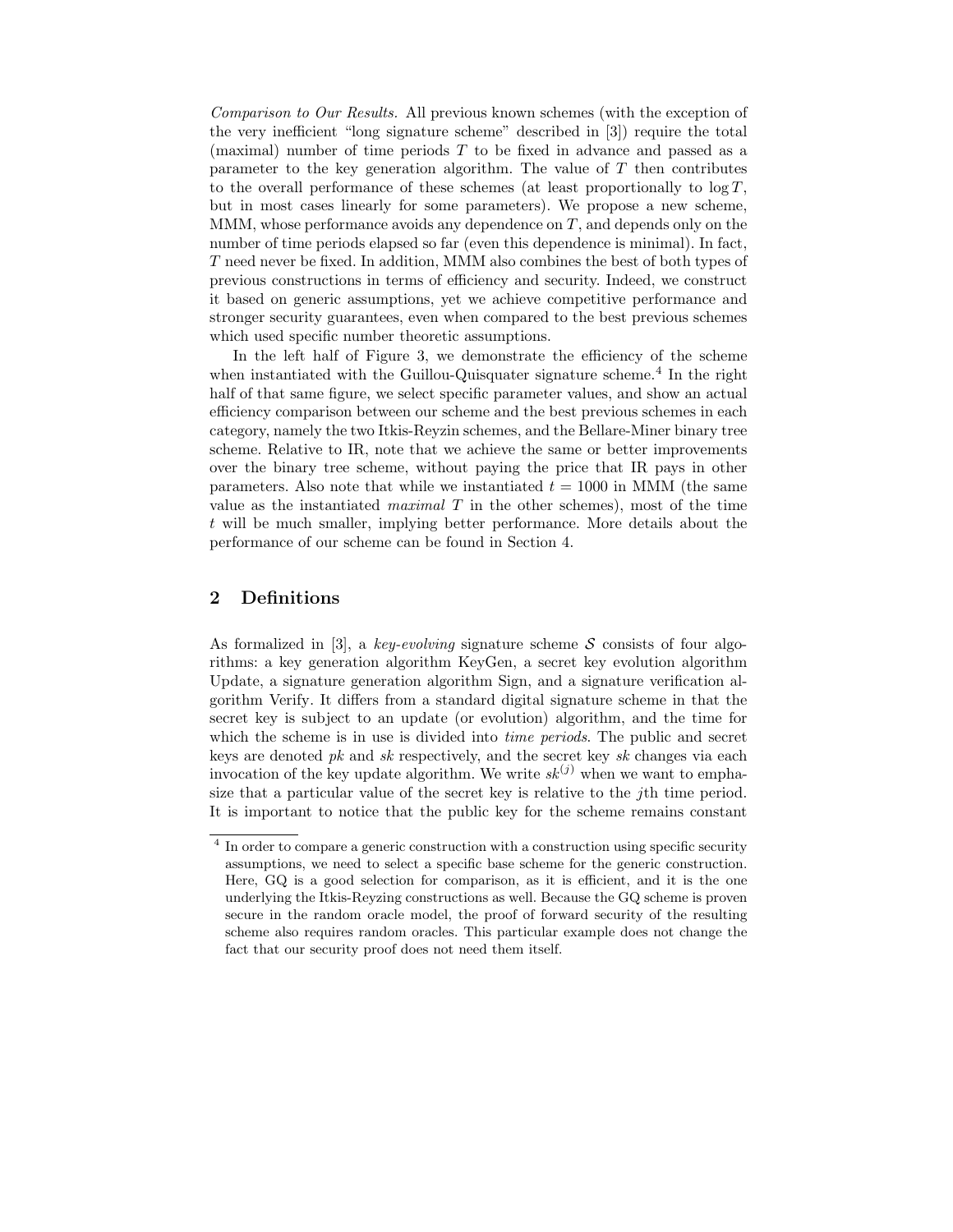|                                                      | MMM                |                   | MMM+      |                        |          | $IR'$ $B.T.$    |
|------------------------------------------------------|--------------------|-------------------|-----------|------------------------|----------|-----------------|
| Key gen time                                         | $k^2l^2$           | Key gen time      | $10^{10}$ |                        |          | 10 <sup>9</sup> |
| Signing time                                         | $k^2l$             | Signing time      | $10^{8}$  | 10 <sup>8</sup>        | $10^{8}$ | $10^{8}$        |
| Verification time                                    | $k^2l + l^2\log l$ | Verification time | $10^{8}$  | $10^8$   $10^8$        |          | $10^{9}$        |
| Key update time $(*)\left k^2l+(k+l^2)\log t\right $ |                    | Key update time   | $10^{8}$  | $10^{11}$              | $10^{9}$ | $10^{8}$        |
| Secret key size                                      | $k+l\log l$        | Secret key size   | $10^{3}$  | $10^3$ 10 <sup>4</sup> |          | 10 <sup>4</sup> |
| Public key size                                      |                    | Public key size   | $10^{2}$  | $10^3$                 | $10^{3}$ | $10^{3}$        |
| Signature size                                       | $k+l\log l$        | Signature size    | $10^3$    | $10^3$                 | $10^{3}$ | 10 <sup>4</sup> |

Fig. 3. Analyzing the MMM scheme instantiated with GQ. We first present an asymptotic analysis. Then, assuming parameter values  $k = 1000$ ,  $l = 100$ , and  $T = 1000$ , we compare estimated times and sizes for MMM with the IR schemes and the Bellare-Miner binary tree scheme. In the case of MMM, we provide worst-case values, by setting  $t = 1000$ . (\*) The running time of the update algorithm is amortized. The worst case update may take  $tlk^2$ . (Later, we provide another version of our scheme which achieves uniformly fast update time, at the price of additional  $l \log^2 t + k \log l$  in the secret key size.)

throughout, and each signature is verified using the same public key  $pk$ , regardless of which  $sk^{(j)}$  was used to generate it.

For a key-evolving signature scheme to be forward-secure, it must be computationally infeasible for an adversary, even after learning the secret key of the scheme for a particular time period, to forge a signature on a new message for a time period earlier than the secret key was leaked. Bellare and Miner formalized the adversary model for forward-secure signature schemes, and the experiment used to define the *insecurity function* for a scheme. The reader is referred to [3] for details.

Typically, the total number of time periods  $T$  for a particular instantiation of a forward-secure signature scheme must be fixed in advance, and passed as a parameter to the key generation algorithm KeyGen. Moreover, T is usually included in the public key  $pk$ , secret keys  $sk^{(j)}$ , and signatures  $\sigma$ , as it is required by the update, signing and verification algorithms. The secret keys  $sk^{(j)}$  and signatures  $\sigma$  also include the current or issuing time period t. In this paper, we use the convention that both  $T$  and  $t$  are passed as *external* parameters to Update, Sign and Verify, instead of being included in the key and signature strings. This is to avoid unnecessary duplications when signature schemes are combined using our composition operations. However, most update, sign and verify algorithms need  $t$  (and perhaps even  $T$ ) to work properly, and therefore these values should be thought as integral parts of keys and signatures. Below, we summarize the general input and output parameters of each algorithm of a forward-secure digital signature scheme. We note that for the MMM scheme in particular, an input  $T$  is not needed for any of its algorithms, and thus can be omitted below.

– The key generation algorithm KeyGen takes as input the total number of time periods T, and outputs a pair  $(pk, sk^{(0)})$  of public and secret keys.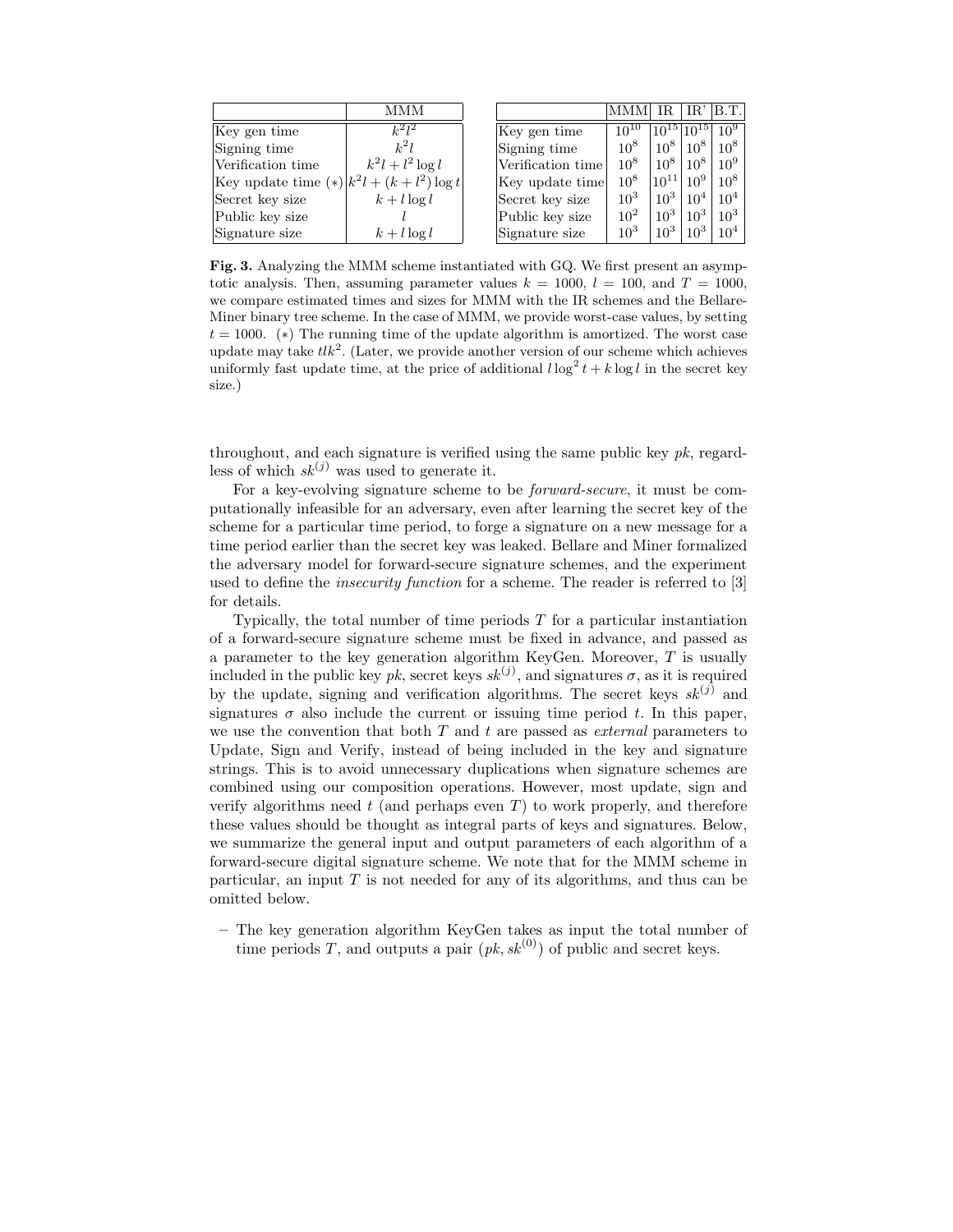- The key update algorithm Update takes as input  $T$ , the current time period t, and the secret key  $sk^{(t)}$  for time period t, and changes  $sk^{(t)}$  into  $sk^{(t+1)}$ . If  $t + 1 = T$  then Update completely erases the secret key sk, and returns the empty string.
- The signing algorithm Sign takes as input  $T$ , the current time period  $t$ , the corresponding secret key  $sk^{(t)}$ , and a message M, and outputs a signature  $(\sigma, t)$  on M.
- The verification algorithm Verify takes as input T, pk, M,  $\sigma$ , and t, and accepts if and only if  $\sigma$  is a valid signature tag for message M and secret key  $sk^{(t)}$ . Note that here t represents the time period during which  $\sigma$  was issued, which is not necessarily the current one.

Additionally, all algorithms implicitly take as input one or more security parameters.

# 3 Composition Methods

In this section, we describe two general composition methods that can be used to combine both standard and forward-secure signature schemes into forwardsecure schemes with more time periods. These are methods which have been used implicitly in previous constructions (e.g., in  $[10, 3]$ , see Sect. 5), and we formalize them here. Although these compositions are interesting in their own right, we present them here as a means to lead into our main construction, which can be found in Section 4. To illustrate the flexibility afforded by these composition operations, however, we present additional constructions in Section 5.

In order to unify the presentation, we regard standard signature schemes as forward-secure signature schemes with one time period, namely  $T = 1$ . Let  $\Sigma_0$ and  $\Sigma_1$  be two forward-secure signature schemes with T<sub>0</sub> and T<sub>1</sub> time periods respectively. We consider two methods to combine  $\Sigma_0$  and  $\Sigma_1$  into a new forwardsecure signature scheme  $\Sigma$  with a larger number of time periods  $T$ . The first composition method results in a new scheme  $\Sigma = \Sigma_0 \oplus \Sigma_1$  with  $T = T_0 + T_1$  time periods. The second composition method results in a new scheme  $\Sigma = \Sigma_0 \otimes \Sigma_1$ with  $T = T_0 \cdot T_1$  time periods. We call these operations the "sum" and the "product" compositions, respectively. In the following two subsections, we give descriptions of the operations, and give theorems analyzing their security and performance.

Note that the sum and product procedures make use of specialized versions of the key generation algorithms  $KeyGen_i$   $(i = 0, 1)$  that produce only the *secret* or the public key of the original schemes. These specialized versions are called  $SKeyGen_i$  and  $PKeyGen_i$  respectively. As we shall see, the diversification of KeyGen to PKeyGen and SKeyGen plays a critical role for the performance of forward-secure signature schemes obtained by the iterated application of the basic composition operations.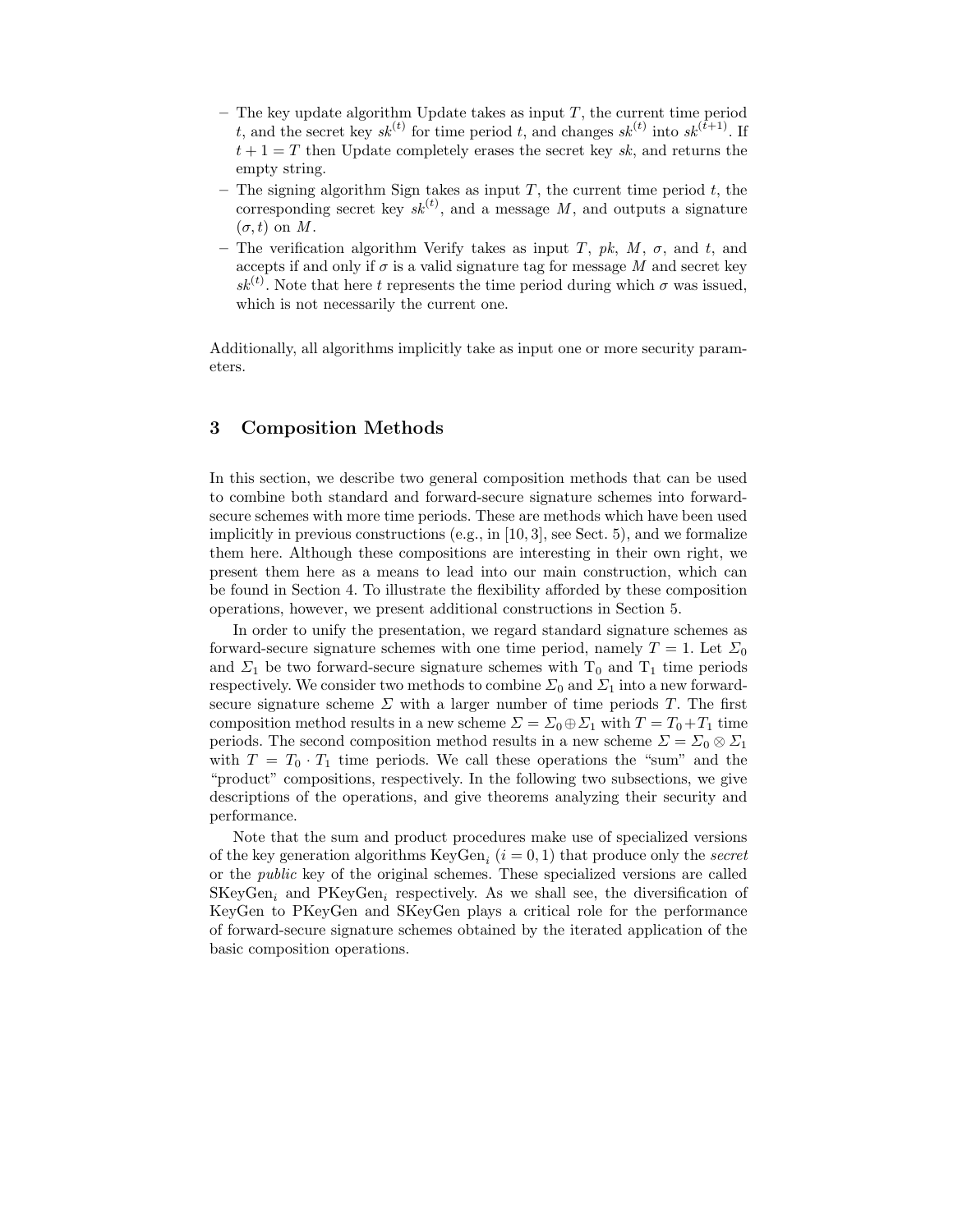### 3.1 The "Sum" Composition

Given any two schemes  $\Sigma_0$  and  $\Sigma_1$  as described above, we define a new scheme  $\Sigma = \Sigma_0 \oplus \Sigma_1$  (called the sum of  $\Sigma_0$  and  $\Sigma_1$ ) with  $T = T_0 + T_1$  time periods. The public key for the sum scheme  $pk$  is the (collision-resistant) hash of the public keys  $pk_0$ ,  $pk_1$  of the two constituent schemes. The composition works by first expanding a random seed r into a pair of seeds  $(r_0, r_1)$  using a lengthdoubling pseudorandom generator, and generating keys for both  $\Sigma_0$  and  $\Sigma_1$ using pseudorandom seeds  $r_0$  and  $r_1$  respectively. Then, the secret key for the  $\Sigma_1$  scheme is deleted, while its public key and the randomness  $r_1$  are saved. (Deleting the second secret key, and later recomputing it using the seed  $r_1$ , is essential to keep the size of the secret key small when the composition operation is iterated many times.) Signatures are generated using secret keys from the  $\Sigma_0$ scheme during the first  $T_0$  time periods. Then the  $\Sigma_1$  key generation process is run again with the random string  $r_1$ , to produce the same secret key obtained earlier. (Notice that the public key will also be the same.) From this point forward, the  $\Sigma_0$  secret key is deleted and only the  $\Sigma_1$  keys are used. Signatures during any time period include the public keys for both schemes, so that the tag generated can be checked against the relevant public key, and so the authenticity of the signature can be checked against the hash value of both public keys, which was published. The details of the scheme are given in Figure 4. We denote the composition of the sum algorithm with itself iteratively to achieve T time periods, by  $S^\oplus_{\log T}$  (since it looks like a tree with  $\log T$  levels). This scheme will later be used (with varying T's) to construct the MMM scheme (and it is further discussed in Section 5).

| Algorithm $KeyGen(r)$ :<br>$(r_0,r_1) \leftarrow G(r)$<br>$(s k_0, p k_0) \leftarrow \text{KeyGen}_0(r_0)$<br>$pk_1 \leftarrow \text{PKeyGen}_1(r_1)$<br>$pk \leftarrow$ Hash $(pk_0, pk_1)$<br>Return $(\langle sk_0, r_1, pk_0, pk_1 \rangle, pk)$<br>$s$ $k$ | sk<br>Algorithm Update $(t, \langle sk', r_1, pk_0, pk_1 \rangle)$<br>If $(t+1 < T_0)$<br>Then $sk' \leftarrow Update_0(t, sk')$<br>Else If $(t+1=T_0)$<br>Then $sk' \leftarrow \text{SKeyGen}_1(r_1); r_1 \leftarrow 0$<br>Else $sk' \leftarrow \text{Update}_1(t - T_0, sk')$<br>End                     |
|-----------------------------------------------------------------------------------------------------------------------------------------------------------------------------------------------------------------------------------------------------------------|------------------------------------------------------------------------------------------------------------------------------------------------------------------------------------------------------------------------------------------------------------------------------------------------------------|
| sk<br>If $(t < T_0)$<br>Then $\sigma' \leftarrow$ Sign <sub>0</sub> $(t, sk', M)$<br>Else $\sigma' \leftarrow \text{Sign}_1(t - T_0, sk', M)$<br>Return $(\langle \sigma', \mathit{pk}_0, \mathit{pk}_1 \rangle, t)$<br>$\sigma$                                | $\sigma$<br>Algorithm Sign $(t, \langle sk', r_1, pk_0, pk_1 \rangle, M)$ Algorithm Verify $(pk, M, \langle \sigma', pk_0, pk_1 \rangle, t)$<br>If $(Hash(pk_0, pk_1) = pk)$<br>Then If $(t < T_0)$<br>Then $Verify_0(pk_0, M, \sigma, t)$<br>Else $Verify_1(pk_1, M, \sigma, t - T_0))$<br>Reject<br>Else |

Fig. 4. The algorithms defining the sum composition.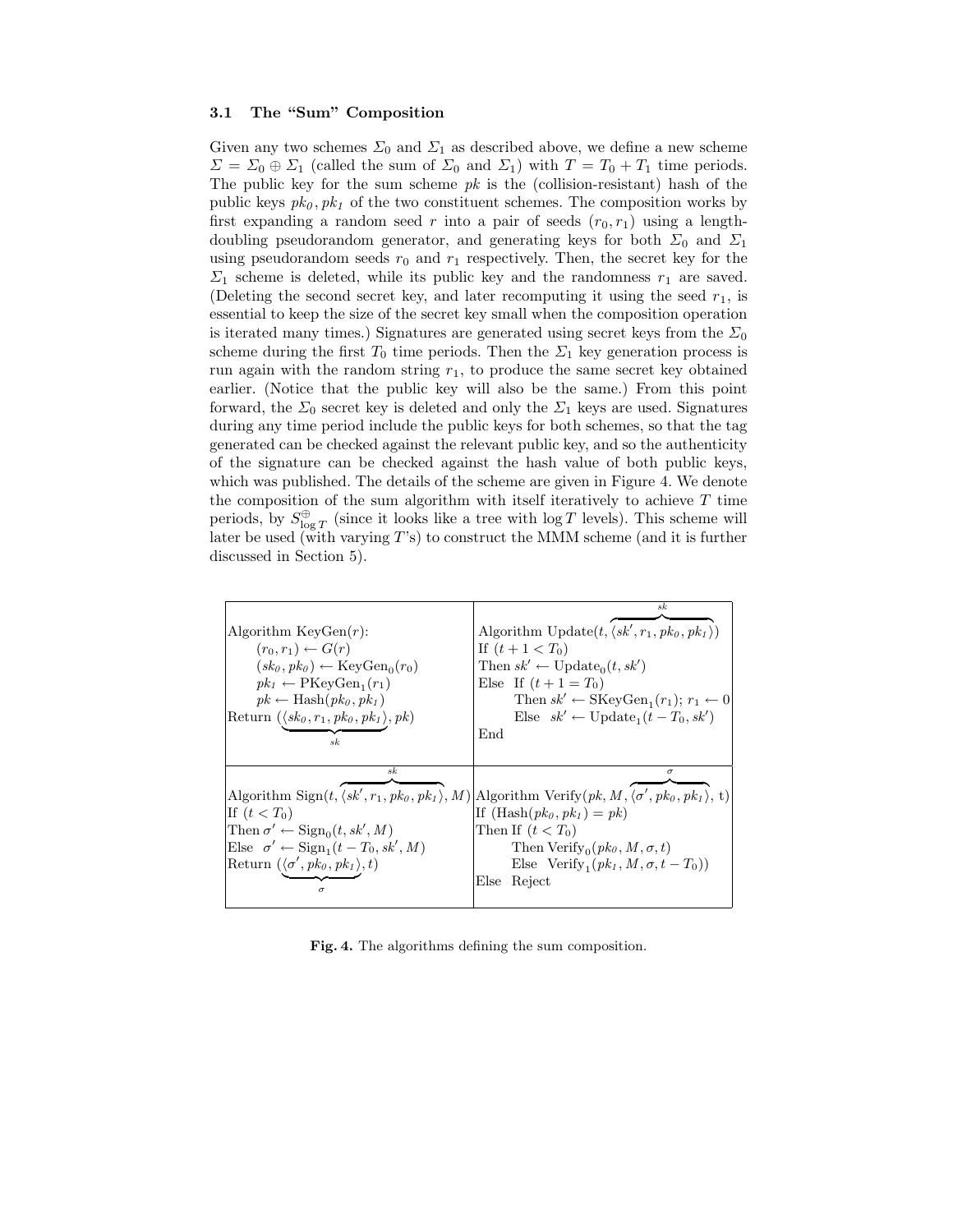Security Analysis. Here we state a claim about the security of the sum composition. We assume only that the underlying signature schemes are forward-secure, and that the hash function Hash used in the construction is collision-resistant. In reality, the weaker assumption of a target-collision-resistant hash function would result in a secure construction, but we make the stronger assumption here to simplify the discussion. The proof of the following theorem can be found in the full version of this paper [12].

**Theorem 1.** Let  $\Sigma_0$  be a key-evolving signature scheme with  $T_0$  time periods, forward-secure against any adversary running in time  $m_0$  and making at most  $q_0$  signature queries. Similarly, let  $\Sigma_1$  be a key-evolving signature scheme with  $T_1$  time periods, forward-secure against any adversary running in time  $m_1$  and making at most  $q_1$  signature queries. Let  $KG_i$ ,  $SG_i$ ,  $VF_i$  and  $UP_i$  be the key generation, signature, verification and (amortized) key update time of  $\Sigma_i$  for  $i = 0, 1$ . Assume Hash is a collision-resistant hash function. Then  $\Sigma_0 \oplus \Sigma_1$ , the sum composition of  $\Sigma_0$  and  $\Sigma_1$ , is a new forward-secure scheme such that for any running time  $m$ , and number of signature queries up to  $q$ :

 $\mathbf{InSec}^{\text{fs}}(\Sigma_0 \oplus \Sigma_1, m, q) \leq \mathbf{InSec}^{\text{fs}}(\Sigma_0, m_0, q_0) + \mathbf{InSec}^{\text{fs}}(\Sigma_1, m_1, q_1)$ 

where both of the following hold:

 $m = \max\{(m_0 - q \cdot SG_1 - T_1 \cdot UP_1 - KG_1), (m_1 - q \cdot SG_0 - T_0 \cdot UP_0 - KG_0)\}$  $q \leq \max\{q_0, q_1\}$ 

The theorem above demonstrates that the sum composition is security-preserving. That is, the sum of two schemes will have roughly the same security as the individual schemes' security, relative to the resulting number of time periods.

Performance Analysis. We now give an analysis of key and signature sizes, as well as running times for the sum composition. The relations below can be verified by inspection of Figure 4.

**Theorem 2.** Let  $SK_i$ ,  $PK_i$  and  $SIG_i$  be the secret key, public key and signature sizes for the forward-secure signature scheme  $\Sigma_i$  for  $i = 0, 1$ . Then, the key and signature sizes of the sum scheme  $\Sigma_0 \oplus \Sigma_1$  are:

> $PK = l$  $SK = max(SK_0, SK_1) + PK_0 + PK_1 + l$  $SIG = max(SIG<sub>0</sub>, SIG<sub>1</sub>) + PK<sub>0</sub> + PK<sub>1</sub>$

**Theorem 3.** Let  $KG_i$ ,  $SG_i$ ,  $VF_i$  and  $UP_i$  be the key generation, signature, verification and (amortized) key update time of the forward-secure signature scheme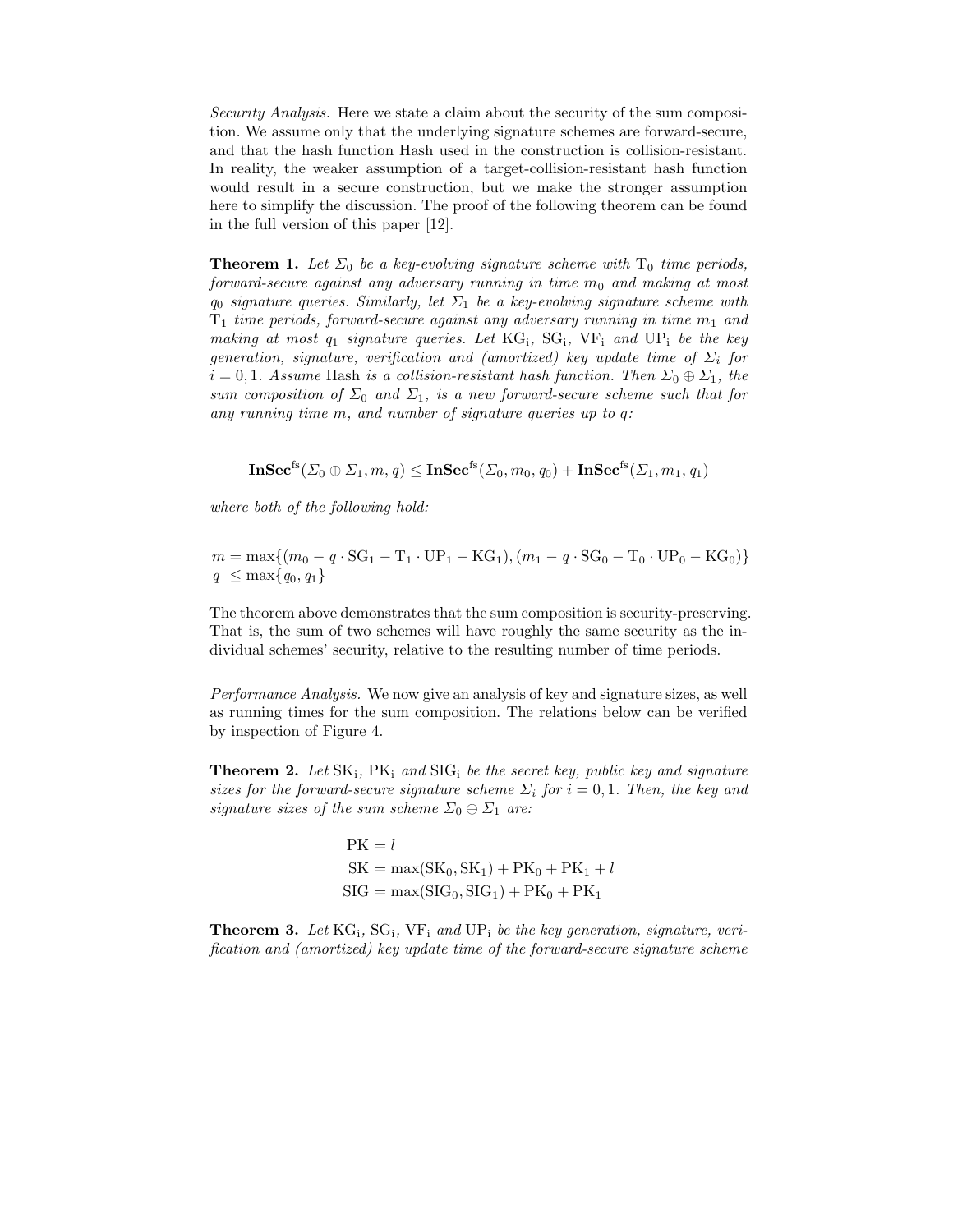$\Sigma_i$  for  $i = 0, 1$ . Then the running times of the sum scheme  $\Sigma_0 \oplus \Sigma_1$  are: <sup>5</sup>

$$
KG = KG_0 + KG_1 + l^2
$$
  
\n
$$
SG = \max\{SG_0, SG_1\}
$$
  
\n
$$
VF = \max\{VF_0, VF_1\} + l^2
$$
  
\n
$$
UP = (SKGtime_1 + (T_0 - 1)UP_0 + (T_1 - 1)UP_1)/(T_0 + T_1 - 1)
$$

Note that the update algorithm is usually very fast, but its worst case can be quite slow, as it includes key generation for  $\Sigma_1$ . This can be amortized, and, at a small price, made uniformly small. In this case, the update algorithm will be more complex, as partial computation of a future update will be performed at each stage. We discuss this below.

AMORTIZED UPDATE ALGORITHM. While the amortized update time in the sum construction is quite good, the worst case update time can be very bad (linear in T). This bad case happens when the left child is finished (at time  $T_0$ ), and a new secret key for the right child needs to be generated. To make the update procedure uniformly fast, we can distribute the computation of this key over the time periods of the left child, so that by the time the left child is finished, the key for the right child is ready. Distributing the work (time) is straight-forward, but space becomes an issue, since the intermediate results of the computation need to be kept. So, the space necessary to generate the secret key for the right child will be added to size of the secret key of the scheme. When composing the sum algorithm with itself to achieve  $T$  time periods, the space required to generate the initial secret key for the right child is logarithmic. This means that, after iterating, the total secret key size will be the size of the original secret key (say k), plus  $O(l \log^2 T)$ . The other parameters of  $S^\oplus_{\log T}$  (see full version [12]) do not change, and the update time becomes efficient even in the worst case.

#### 3.2 The "Product" Composition

Beginning with any  $\Sigma_0$  and  $\Sigma_1$  as described in the beginning of Section 3, we now define a new scheme  $\Sigma = \Sigma_0 \otimes \Sigma_1$  (called the product of  $\Sigma_0$  and  $\Sigma_1$ ) with  $T = T_0 \cdot T_1$  time periods. The idea is to combine signatures of  $\Sigma_0$  and  $\Sigma_1$  in a chaining construction. In the process, we will generate several instances of the  $\Sigma_1$  scheme, one for every time period of  $\Sigma_0$ , so as to achieve forward security. Specifically, for each time period in the  $\Sigma_0$  scheme, which we will call an *epoch*, an instance of the  $\Sigma_1$  scheme is generated, and the public key of the  $\Sigma_1$  scheme is signed using the  $\Sigma_0$  scheme. The public key of the entire scheme is simply the public key of the  $\Sigma_0$  scheme, and a signature on a particular message M includes the signing time period, the public key of an instantiation of the  $\Sigma_1$  scheme, the  $\Sigma_0$  scheme signature on the  $\Sigma_1$  public key, and the  $\Sigma_1$  signature on the message. The scheme is precisely defined in Figure 5.

<sup>5</sup> As explained in Section 1.2, we assume that a call to a hash function or PRG takes time  $O(l^2)$ . Also, the update time here is the result of amortized analysis; it represents the average case.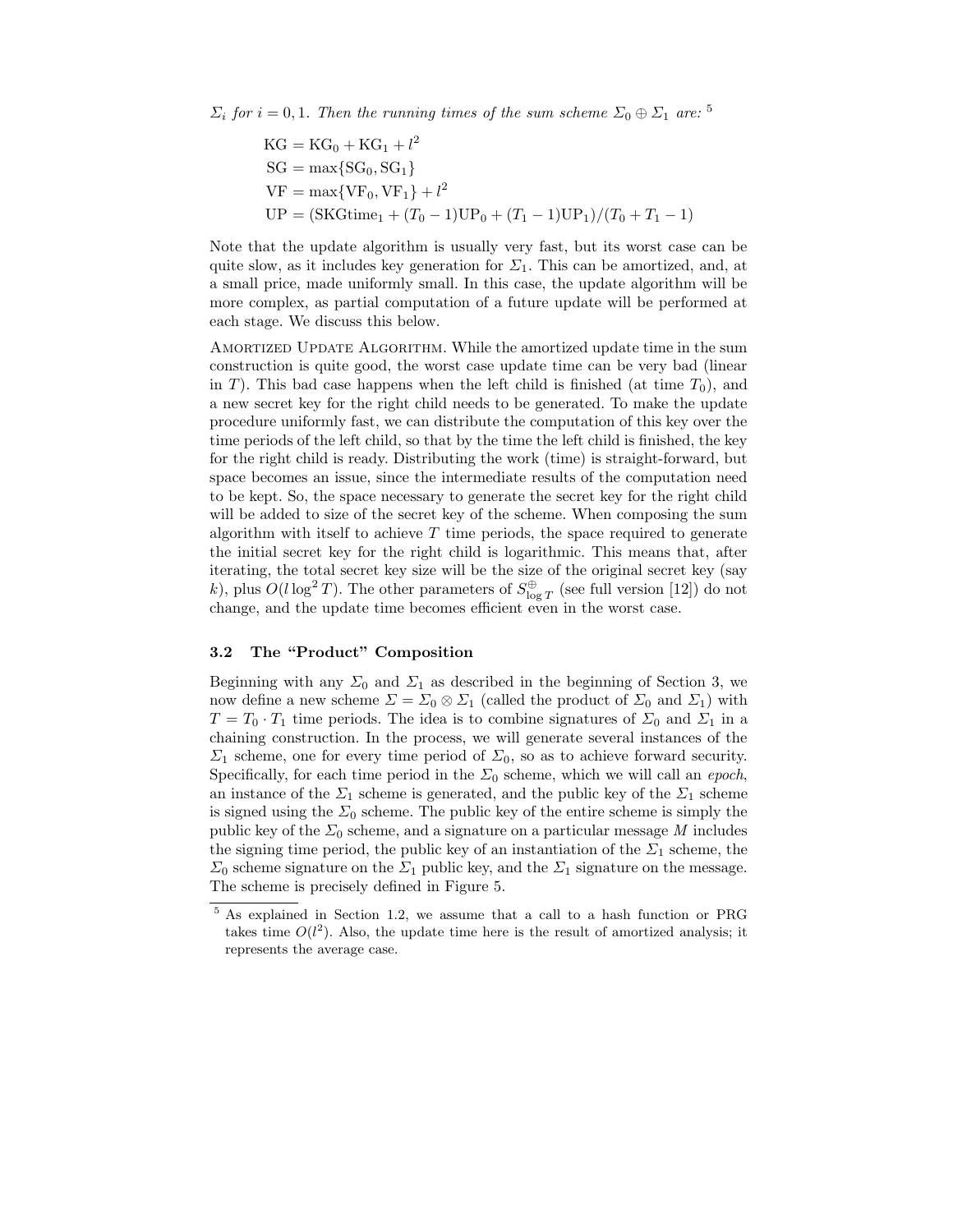|                                                                                                                                             | sk                                                                                |
|---------------------------------------------------------------------------------------------------------------------------------------------|-----------------------------------------------------------------------------------|
| Algorithm $KeyGen(r)$                                                                                                                       | Algorithm Update $(t, \langle sk_0, \sigma, sk_1, pk_1, r \rangle)$               |
| $(r_0,r_1) \leftarrow G(r)$                                                                                                                 | If $(t+1 \neq 0 \mod T_1)$                                                        |
| $(r'_1, r''_1) \leftarrow G(r_1)$                                                                                                           | Then $Update_1(t \mod T_1, sk_1)$                                                 |
| $(s k_0, p k) \leftarrow \text{KeyGen}_0(r_0)$                                                                                              | Else $(r', r) \leftarrow G(r)$                                                    |
| $(sk_1, pk_1) \leftarrow \text{KeyGen}_1(r_1')$                                                                                             | $(sk_1, pk_1) \leftarrow \text{KeyGen}_1(r')$                                     |
| $\sigma \leftarrow \text{Sign}_0(0, sk_0, pk_1)$                                                                                            | $\sigma \leftarrow \text{Sign}_0(\lfloor \frac{t}{T_1} \rfloor, sk_0, pk_1)$      |
| $sk_0 \leftarrow Update_0(0, sk_0)$                                                                                                         | $sk_0 \leftarrow \text{Update}_0(\lfloor \frac{t}{T_1} \rfloor, sk_0)$            |
| Return $(\langle sk_0, \sigma, sk_1, pk_1, r_1'' \rangle, pk)$                                                                              | $\operatorname{End}$                                                              |
| sk                                                                                                                                          |                                                                                   |
| sk                                                                                                                                          | $\sigma$                                                                          |
| Algorithm Sign $(t, \langle sk_0, \sigma_0, sk_1, pk_1, r \rangle, M)$ Algorithm Verify $(pk, M, \langle pk_1, \sigma, \sigma' \rangle, t)$ |                                                                                   |
| $\sigma_1 \leftarrow$ Sign <sub>1</sub> (sk <sub>1</sub> , M, t mod $T_1$ )                                                                 | $v_0 \leftarrow \text{Verify}_0(pk, pk_1, \sigma, \lfloor \frac{t}{T_1} \rfloor)$ |
| Return $(\langle pk_1, \sigma_0, \sigma_1 \rangle, t)$                                                                                      | $v_1 \leftarrow \text{Verify}_1(pk_1, M, \sigma', t \text{ mod } T_1)$            |
|                                                                                                                                             | Return $(v_0 \wedge v_1)$                                                         |

Fig. 5. The algorithms defining the product composition.

Security Analysis. Next, we give a security claim about the product composition, assuming only that the underlying signature schemes themselves are forwardsecure. Its proof can be found in the full version of this paper [12].

**Theorem 4.** Let  $\Sigma_0$  be a forward-secure signature scheme with  $T_0$  time periods, and let  $\Sigma_1$  be a forward-secure signature scheme with  $T_1$  time periods. Let KG<sub>i</sub>,  $SG_i$ ,  $VF_i$  and  $UP_i$  be the key generation, signature, verification and (amortized) key update time of  $\Sigma_i$  for  $i = 0, 1$ . Then  $\Sigma_0 \otimes \Sigma_1$ , the product composition of  $\Sigma_0$ and  $\Sigma_1$ , is a new forward-secure scheme such that for any running time m, and number of signature queries up to q:

 $\textbf{InSec}^{\text{fs}}(\Sigma_0\otimes \Sigma_1, m, q)\leq \textbf{InSec}^{\text{fs}}(\Sigma_0, m_0, q_0) + \textup{T}_0\cdot \textbf{InSec}^{\text{fs}}(\Sigma_1, m_1, q_1)$ 

where both of the following hold:

$$
m \le \max \left\{ (m_0 - q \cdot SG_1 - T_0 \cdot (KG_1 + T_1 \cdot UP_1)),
$$
  
\n
$$
(m_1 - q \cdot SG_1 - T_0 \cdot (KG_1 + SG_0 + UP_0 + T_1 \cdot UP_1)) \right\}
$$
  
\n
$$
q \le \max \left\{ T_0, q_1 \right\}
$$

The above theorem demonstrates that a scheme generated using the product composition will have roughly the same insecurity as the underlying two schemes, relative to the resulting number of time periods. That is, the product construction is security-preserving.

Performance Analysis. For the product construction, we now give an analysis of key and signature sizes, as well as running times. The relations can be verified by inspection of Figure 5.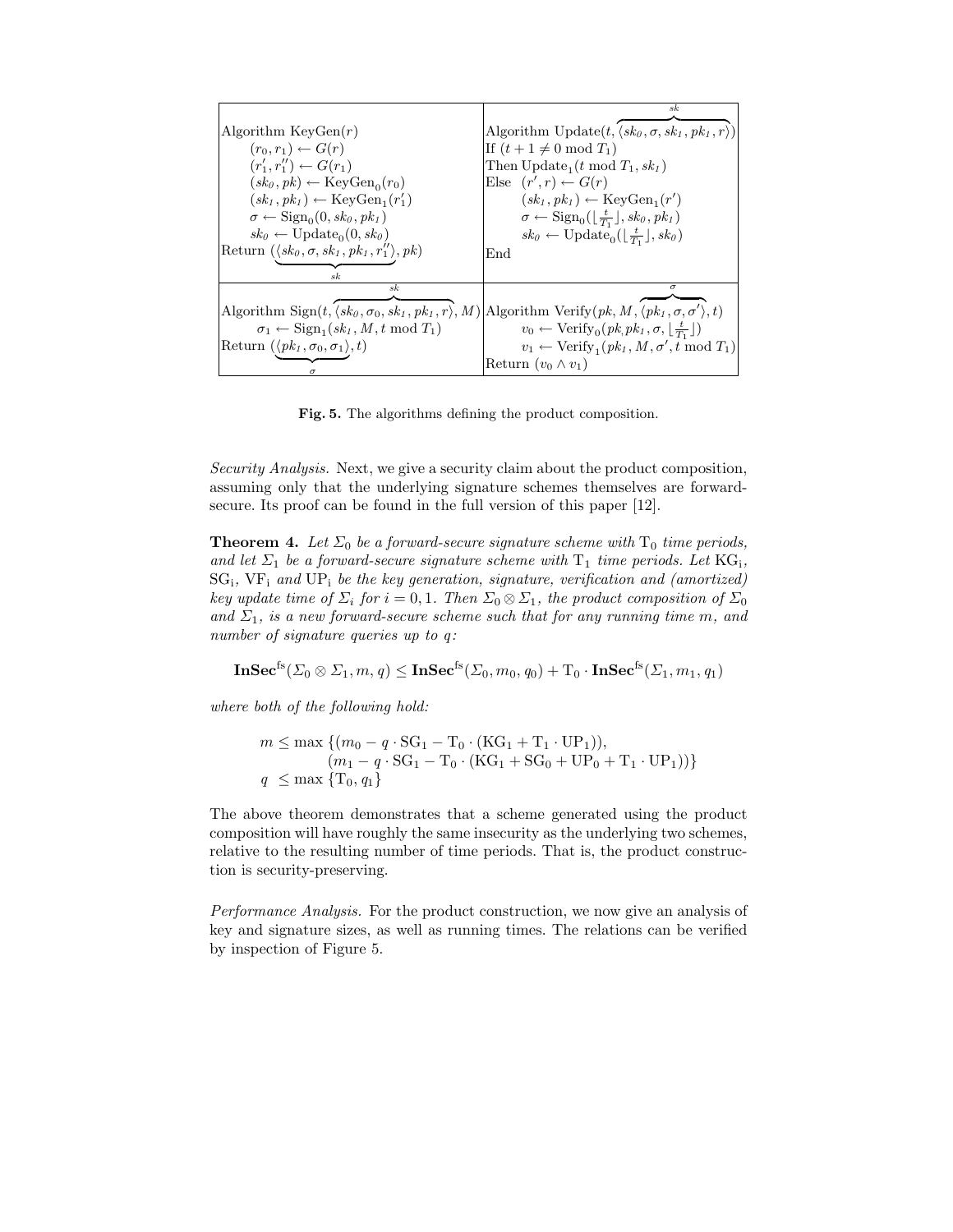**Theorem 5.** Let  $SK_i$ ,  $PK_i$  and  $SIG_i$  be the secret key, public key and signature sizes for the forward-secure signature scheme  $\Sigma_i$  for  $i = 0, 1$ . Then, the key and signature sizes of the product scheme  $\Sigma_0 \otimes \Sigma_1$  are:

$$
PK = PK0
$$
  
SK = SK<sub>0</sub> + SK<sub>1</sub> + PK<sub>1</sub> + SIG<sub>0</sub> + l  
SIG = SIG<sub>0</sub> + SIG<sub>1</sub> + PK<sub>1</sub>

**Theorem 6.** Let  $KG_i$ ,  $SG_i$ ,  $VF_i$  and  $UP_i$  be the key generation, signature, verification and (amortized) key update time of the forward-secure scheme  $\Sigma_i$  for  $i = 0, 1$ . Then the running times of the product scheme  $\Sigma_0 \otimes \Sigma_1$  are: <sup>6</sup>

$$
KG = KG_0 + KG_1 + SG_0 + UP_0 + 2l^2
$$
  
\n
$$
SG = SG_1
$$
  
\n
$$
VF = VF_0 + VF_1
$$
  
\n
$$
UP = (T_0(T_1 - 1)UP_1 + (T_0 - 1)(l^2 + KG_1 + SG_0 + UP_0))/(T_0T_1 - 1)
$$
  
\n
$$
\leq UP_1 + (l^2 + KG_1 + SG_0 + UP_0 - UP_1)/T_1
$$

# 4 The MMM Scheme

Here we present a new scheme obtained by the iterated application of the sum composition operation together with an asymmetric variant of the product construction. This scheme makes use of Merkle tree-type certification chains [10], combined with ideas from the binary tree scheme of Bellare and Miner [3]. The main feature of the MMM scheme is that the number of time periods is essentially unbounded: the number of available time periods is limited only by the security offered by security parameter l, i.e., we cannot use more than  $2<sup>l</sup>$  time periods because otherwise the scheme can be broken. Moreover, the scheme exhibits excellent performance, with almost instantaneous key generation, and update, signing and verification speed that depend on the *current* time period  $t$ , instead of being functions of the *maximum* time period  $T$ . This way, the performance of the signing, verifying and update operations in the initial time periods is the same as if we had chosen a small bound on  $T$  in one of the previously known schemes. Performance degrades only slightly if a large number of time periods is used, and still remains competitive with all previously known schemes.

The idea is the following. We start from a regular, non-forward-secure, digital signature scheme S and build a forward-secure signature scheme  $L = S^{\oplus}_{\log l}$  with l time periods, iterating the sum composition  $\log l$  times. We then take the product of L with another scheme of the form  $S_i^{\oplus}$ , but with a twist (see later). Remember, in the product construction we build a tree where the top part is given by an instance of the  $L$  scheme, and at every leaf of  $L$  we attach an instance of the  $S_i^{\oplus}$ 

<sup>6</sup> As explained in Section 1.2, we assume that a call to a hash function or PRG takes time  $O(l^2)$ . Also, the update time here is the result of amortized analysis; it represents the average case.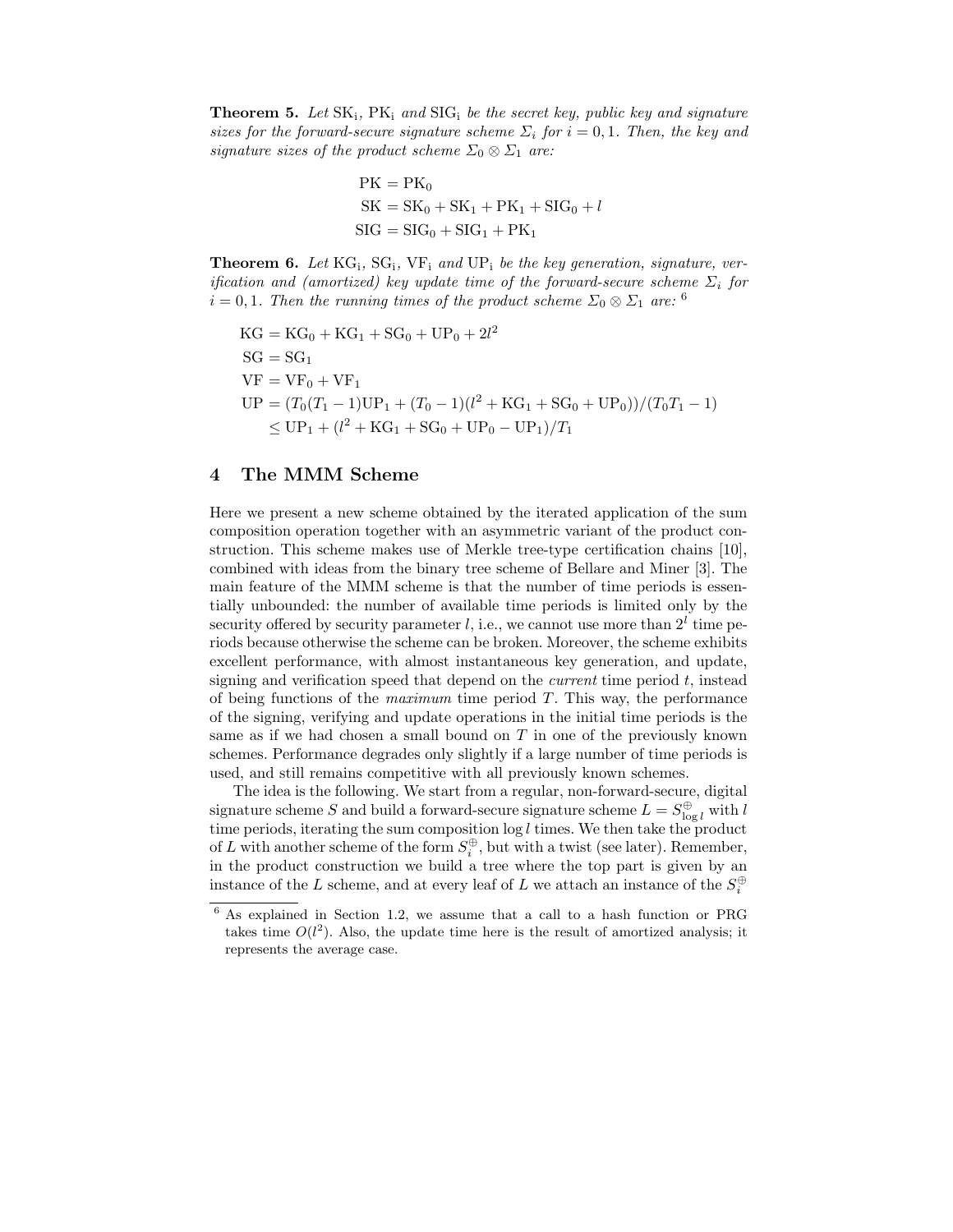scheme. The twist here is that we use a different  $i$  for every leaf (see Figure 6),  $S_0^{\oplus}$  for the first epoch,  $S_1^{\oplus}$  for the second, and so on up to  $S_{l-1}^{\oplus}$  for the last epoch. We see that the total number of available time periods is  $T = \sum_{i=0}^{l-1} 2^i = 2^l - 1$ ; that is, practically unbounded, because  $2^l$  must be much bigger than T anyway to avoid exhaustive search attacks.



Fig. 6. The MMM construction, which uses an asymmetric product composition.

Security Analysis. Because of space limitations, a formal analysis of security is omitted in this extended abstract. The security of the MMM scheme follows from the security of the underlying composition operations, which we have shown to be security-preserving. However, because in the MMM scheme, the number of time periods is not fixed in advance, the insecurity will grow linearly not with T, the total number of periods in the scheme, but rather with  $t$ , the number of periods in the scheme thus far, or equivalently the number of update requests made by the adversary. (Since the adversary is constrained to be polynomial time, this number is always bounded by a polynomial, and the new scheme is guaranteed to satisfy asymptotic security.)

Performance Analysis. We now analyze the performance of the MMM scheme.<sup>7</sup>

<sup>7</sup> A summary of its performance when instantiated with the GQ scheme was given in Section 1.2.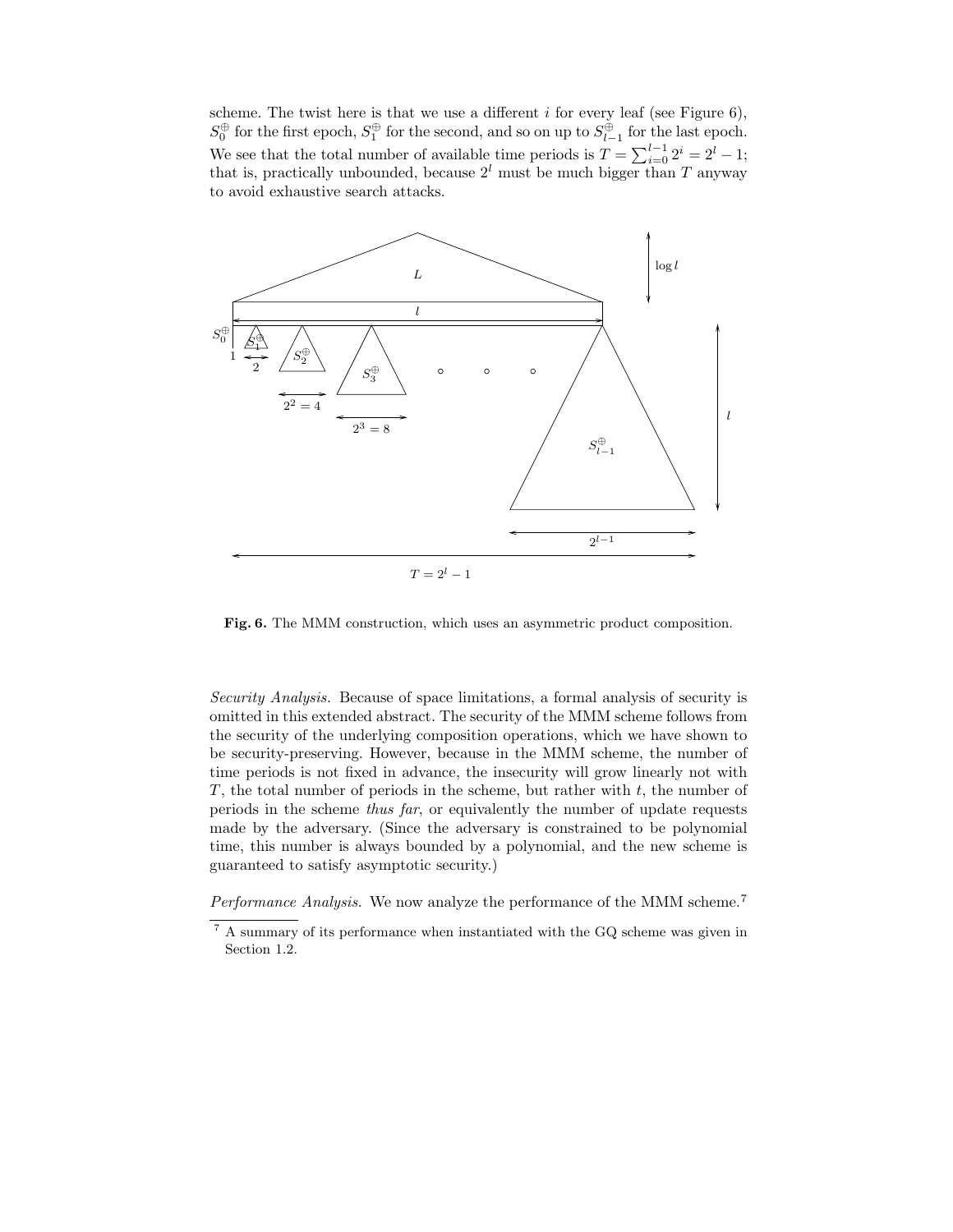KEY SIZES. The public key is just a hash value  $(l \text{ bits}),$  while the secret key has roughly the same size as a digital signature:  $O(k + (\log l + \log t)l)$  bits.

SIGNATURE SIZE. During time period t, each signature consists of  $\log l$  hash values, a public key and a digital signature for the top level tree, and  $\log t$  hash values, a public key and a digital signature for the bottom level tree. So, the total size of the signature is  $4k + (\log l + \log l)$  bits. For typical values of the security parameters, this exceeds the length  $k$  of a regular digital signature only by a constant factor.

Signature generation time. Signing only requires computing a signature using the secret key at the leaf node corresponding to the current time period. So, it is as efficient as in standard signature schemes.

VERIFICATION TIME. Verification consists of 2 regular signature verifications, and  $\log l + \log t$  hash function evaluations. If the Guillou-Quisquater [7] signature scheme is used, this is  $4k^2l + (\log l + \log t)l^2 = O(k^2l)$ , i.e., just twice as much as the regular signature scheme.

UPDATE TIME. Update consists of updating within the subtree  $S_i$ , or, between subtrees, it consists of generating the initial keys for the next subtree  $S_{i+1}$ , and updating the key of  $L$ . If we proceed in a straight forward manner, amortized analysis of the update time after t periods yields  $O(\log t(k+l^2) + k^2 l)$ . The worst case, however, is proportional to  $tlk^2$ , since in the beginning of a new epoch we need to generate keys for a new subtree  $S_{i+1}$  where  $i = \log t$ . As was discussed earlier, this update can be amortized across many time periods to achieve uniformly fast update, at the cost of larger secret keys. A similar amortization is described in detail by Merkle [10], so we give only a brief description here. The idea is to distribute the computation of this secret/public key pair across the  $2^i$ time periods of the  $S_i$  scheme. It is easy to see that the dominant part of the  $S_{i+1}$  key generation is the generation of the  $2^{i+1}$  keys associated to the leaves of the tree. If at each update operation of the  $S_i$  subtree we generate two leaves for the  $S_{i+1}$  scheme, then by the time the *i*th epoch is over, the key for the new epoch will be ready. The price paid for uniformly fast update is adding the space required to generate the initial keys for the next subtree to the size of the secret key. This results in an addition of  $O(l \log^2 t + k \log l)$  to the secret key size.

This brief analysis shows that the MMM scheme is competitive with all other existing schemes with respect to all parameters and has the added advantage of a practically unbounded number of time periods. Moreover, MMM outperforms each of the previously proposed schemes in at least one parameter. For example, when compared to the recent scheme of [8], we see that our scheme has much faster key generation and update procedures, while increasing the other parameters only by a small constant factor. Even when [8] is implemented using their "pebbling" technique, our update procedure is superior because it requires  $\log t$ hash function computations as opposed to  $\log t$  modular exponentiations, and secret key is also much shorter, being only  $O(k + l \log t)$  instead of  $O(k \log t)$ . It should be noted that since our scheme is generic, we can get different performance trade-offs by changing the underlying signature scheme. (Similar trade-offs are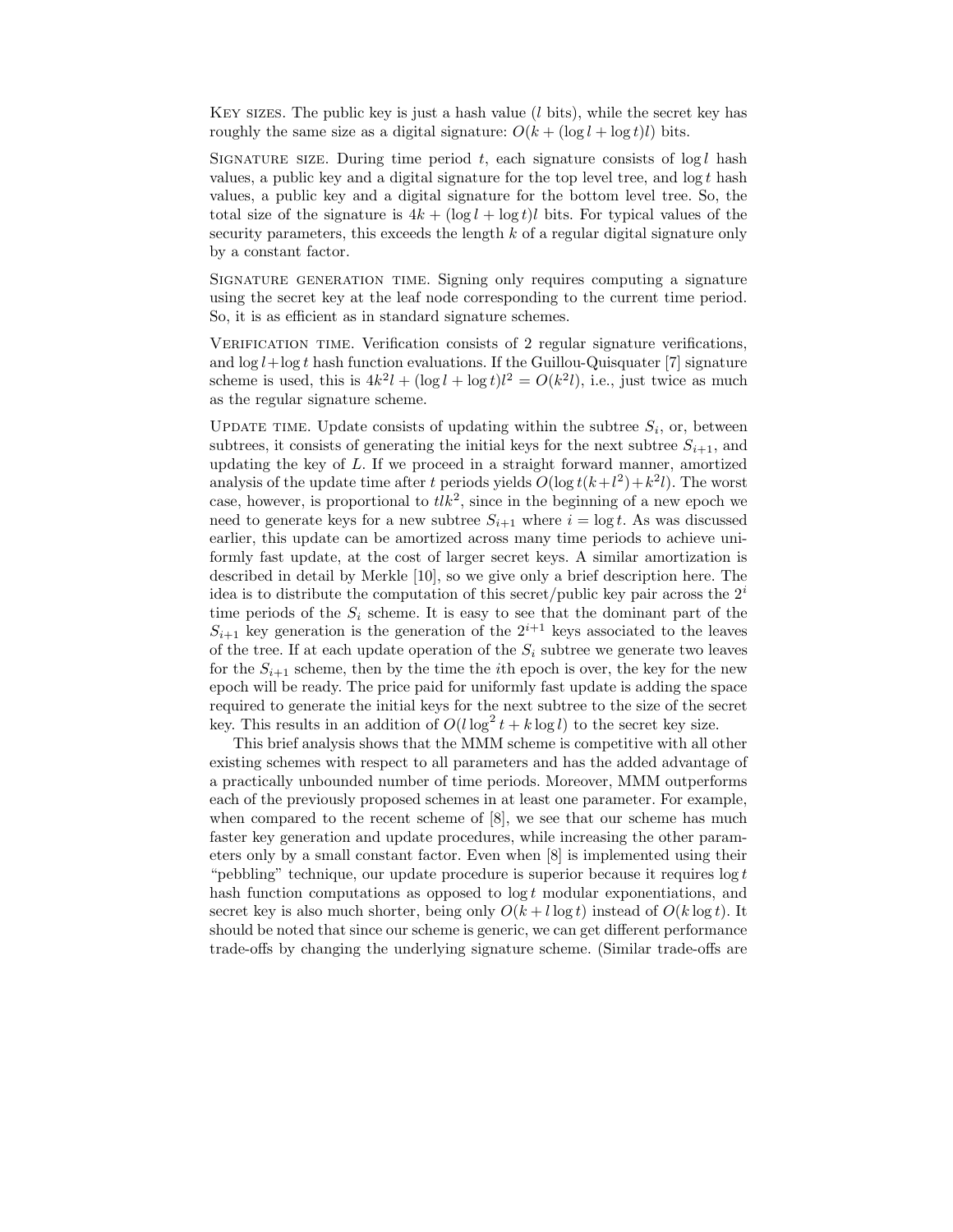possible also for the binary tree scheme, or the scheme of Krawczyk [9], but not for the number theoretic constructions of  $[3, 2, 8]$ .) For example, if the Rabin signature scheme is used, the verification time drops to  $O(k^2)$ , outperforming all non-generic schemes. The price in this example is making signature generation slightly slower, going from  $O(k^2l)$  to  $O(k^3)$ . Similarly, signature size can be reduced by choosing an underlying signature scheme with short signatures, possibly at the expense of signing or verification time.

# 5 Alternate Constructions

We used the sum and product composition operations discussed in Section 3 to generate the MMM construction above. Here, we briefly mention several other constructions possible using these operations, in order to highlight that different performance tradeoffs can be achieved by selecting the proper base schemes and the proper sequence of composition operations. (In fact, we can even achieve previously known schemes using our composition operations, as mentioned below.) In the full version of this paper [12], we analyze the following constructions in more detail:

- BM ⊗ BM (where BM denotes the main scheme of Bellare and Miner)
- the iterated product  $S^{\otimes}_{\log \log T}$ , exactly the binary tree scheme of Bellare and Miner
- the iterated sum  $S_{\log T}^{\oplus}$
- $-$  IR $_{10}^{\oplus}$  (where IR denotes the standard construction of Itkis and Reyzin)

# Acknowledgments

We thank Michel Abdalla and Leo Reyzin for helpful discussions regarding previous works, and comments on earlier drafts. We are also grateful to the anonymous reviewers for their detailed comments.

# References

- 1. R. Anderson. Two remarks on public-key cryptology. Manuscript, Sep. 2000. Relevant material presented by the author in an invited lecture at the Fourth ACM Conference on Computer and Communications Security (Apr. 1997).
- 2. M. Abdalla and L. Reyzin. A new forward-secure digital signature scheme. In Advances in Cryptology - Asiacrypt 2000, LNCS 1976 (Dec. 2000), pp. 116-129.
- 3. M. Bellare and S. Miner. A forward-secure digital signature scheme. In Advances in Cryptology - CRYPTO '99, LNCS 1666 (Aug. 1999), pp. 431-448.
- 4. M. Blum and S. Micali. How to generate cryptographically strong sequences of pseudorandom bits. SIAM Journal of Computing 13(4)(Nov. 1984), pp. 850-864.
- 5. O. Goldreich, S. Goldwasser, and S. Micali. How to construct random functions. Journal of the ACM,  $33(4)(Oct. 1986)$ , pp. 281–308. Preliminary version in the Proceedings of the IEEE Symposium on the Foundations of Computer Science, 1984, pp 464–479.